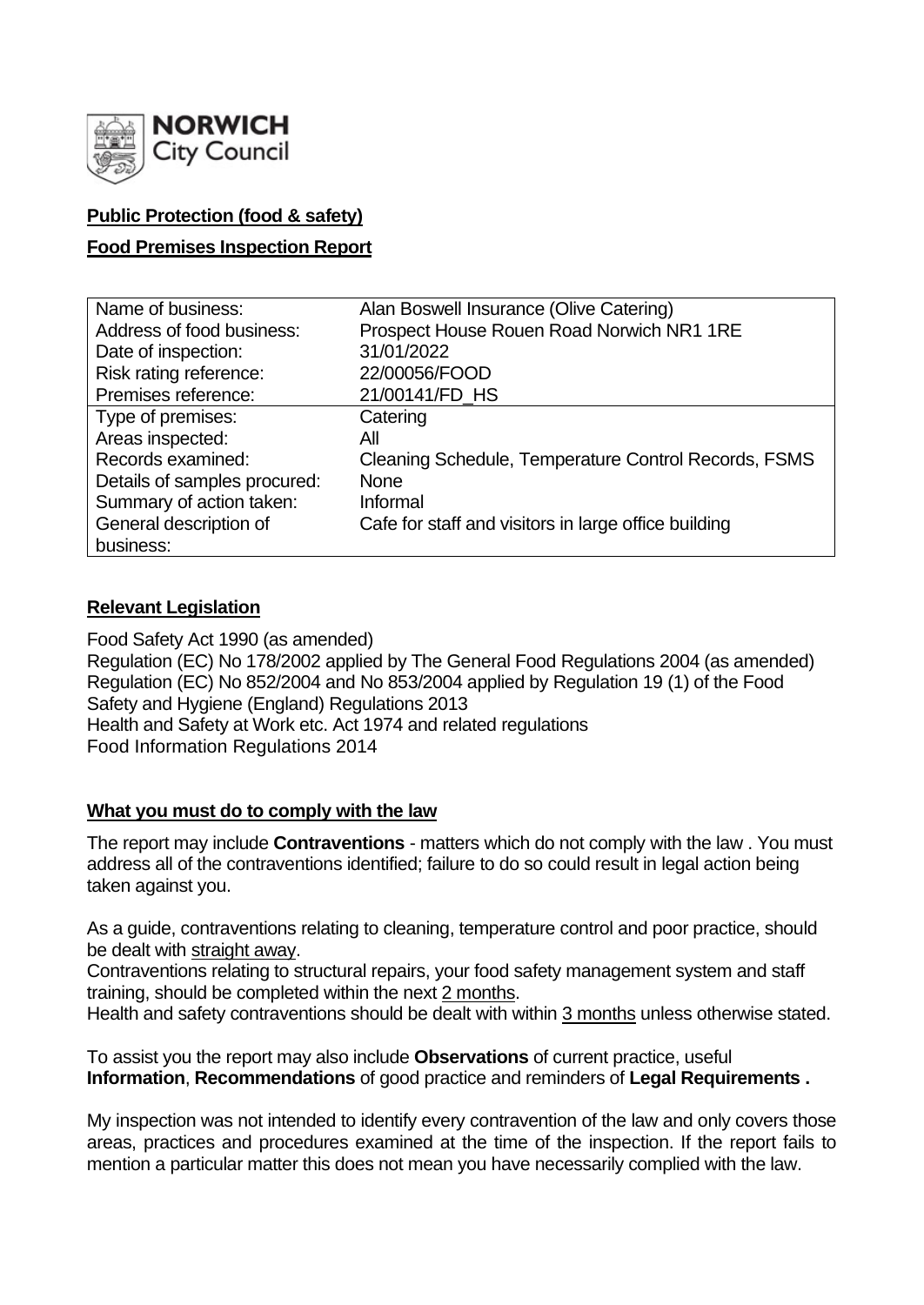# **FOOD SAFETY**

### **How we calculate your Food Hygiene Rating:**

The food safety section has been divided into the three areas which you are scored against for the hygiene rating: 1. food hygiene and safety procedures, 2. structural requirements and 3. confidence in management/control procedures. Each section begins with a summary of what was observed and the score you have been given. Details of how these scores combine to produce your overall food hygiene rating are shown in the table.

| <b>Compliance Area</b>                     |          |    |           | <b>You Score</b> |                |    |           |    |                |  |  |
|--------------------------------------------|----------|----|-----------|------------------|----------------|----|-----------|----|----------------|--|--|
| <b>Food Hygiene and Safety</b>             |          |    |           | $\overline{0}$   | 5              | 10 | 15        | 20 | 25             |  |  |
| <b>Structure and Cleaning</b>              |          |    |           | $\Omega$         | 5.             | 10 | 15        | 20 | 25             |  |  |
| Confidence in management & control systems |          |    |           | $\Omega$         | 5              | 10 | 15        | 20 | 30             |  |  |
|                                            |          |    |           |                  |                |    |           |    |                |  |  |
| <b>Your Total score</b>                    | $0 - 15$ | 20 | $25 - 30$ |                  | $35 - 40$      |    | $45 - 50$ |    | > 50           |  |  |
| <b>Your Worst score</b>                    | 5        | 10 | 10        |                  | 15             |    | 20        |    | $\blacksquare$ |  |  |
|                                            |          |    |           |                  |                |    |           |    |                |  |  |
| <b>Your Rating is</b>                      | 5        |    |           | 3                | $\overline{2}$ |    |           |    | $\overline{0}$ |  |  |

Your Food Hygiene Rating is 4 - a good standard



# **1. Food Hygiene and Safety**

Food hygiene standards are high. You demonstrated a very good standard of compliance with legal requirements. You have safe food handling practices and procedures and all the necessary control measures to prevent cross-contamination are in place. Some minor contraventions require your attention. **(Score 5)**

### Contamination risks

**Contravention** The following exposed food to the general risk of cross-contamination with bacteria or allergens or its physical contamination with dirt, foreign objects or chemicals:

• worn chopping boards need replacing.

#### Hand-washing

**Recommendation** Keep a waste bin near the wash-hand basin

### **2. Structure and Cleaning**

The structure facilities and standard of cleaning and maintenance are of a generally satisfactory standard but there are some repairs and/or improvements which are required in order for you to comply with the law. Pest control and waste disposal provisions are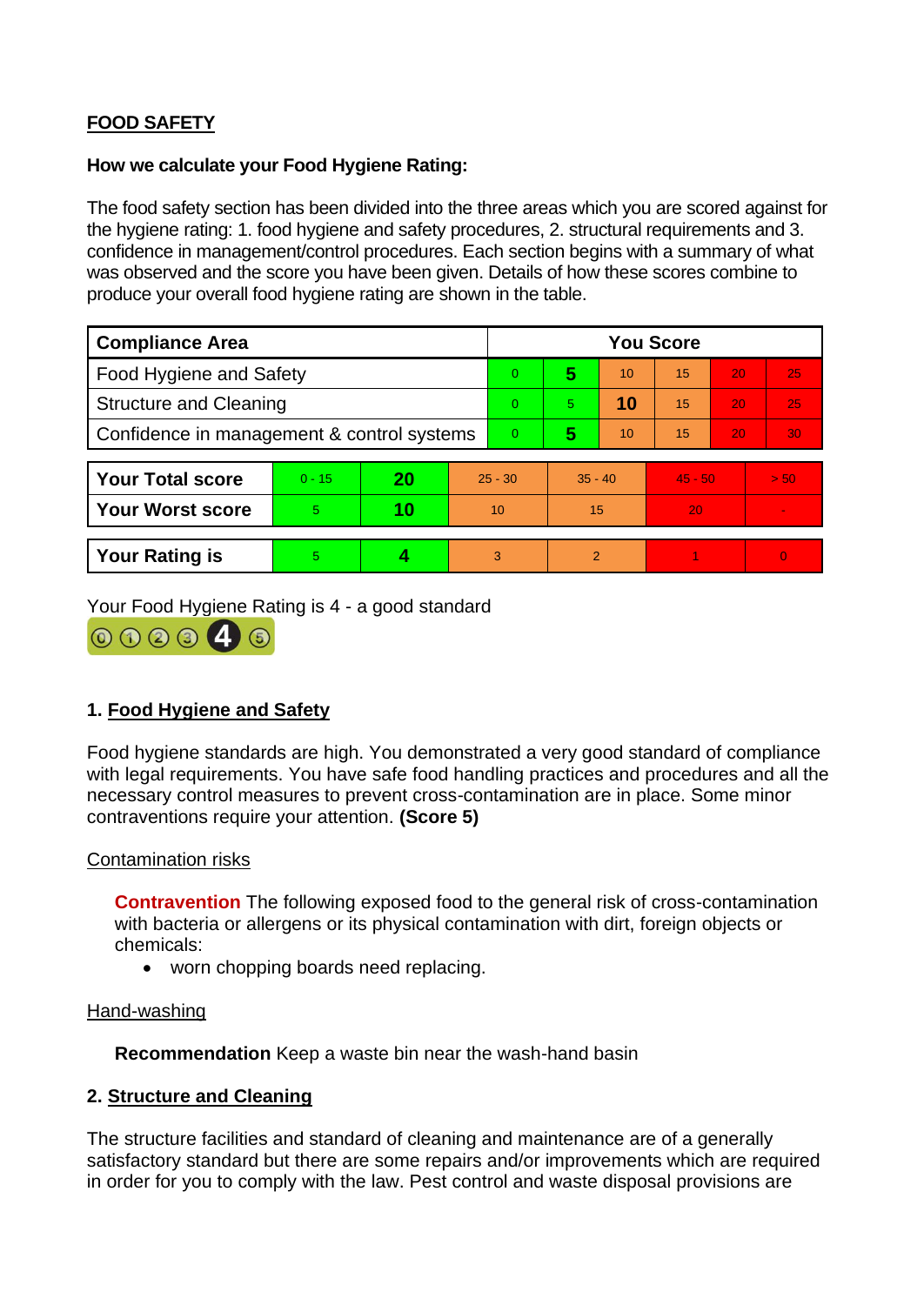adequate. The contraventions require your attention; although not critical to food safety they may become so if not addressed. **(Score 10)**

## Cleaning of Structure

**Contravention** The following items were dirty and require more frequent and thorough cleaning:

- floor/wall junctions behind equipment
- around equipment feet
- fly screens
- above and round large metal vent to exterior above washing up sink.

**Contravention** The following items could not be effectively cleaned and must be covered or made non-absorbent:

- unsealed wooden structures i.e wood unit underneath large mixing machine
- rawlplugs and drill holes in wall
- the faulty large aircon/ heater unit was wrapped with fraying black duct tape and clingfilm

## **Maintenance**

**Contravention** The following had not been suitably maintained and must be repaired or replaced:

- broken, chipped ungrouted or missing tiles
- faulty/ leaking commercial dishwasher There was large patches of salt damaged lino around and under the dishwasher. The salt damage to flooring also made it difficult to keep clean

**Observation**- I was pleased to note the kitchen and food storage areas had recently been updated and new equipment installed.

# **3. Confidence in Management**

A food safety management system is in place and you demonstrate a very good standard of compliance with the law. You have a good track record. There are some minor contraventions which require your attention.Your records are appropriate and generally maintained. You have a good track record. There are some minor contraventions which require your attention. **(Score 5)**

# Type of Food Safety Management System Required

**Observation** Your SFBB/food safety management system was in place and working well. I was confident you had effective control over hazards to food.

**Observation** You were date labelling perishable foods appropriately and could demonstrate effective control over food spoilage organisms.

**Observation** You had colour-coded equipment and effective separation between raw and ready-to-eat food at all stages in your operation.